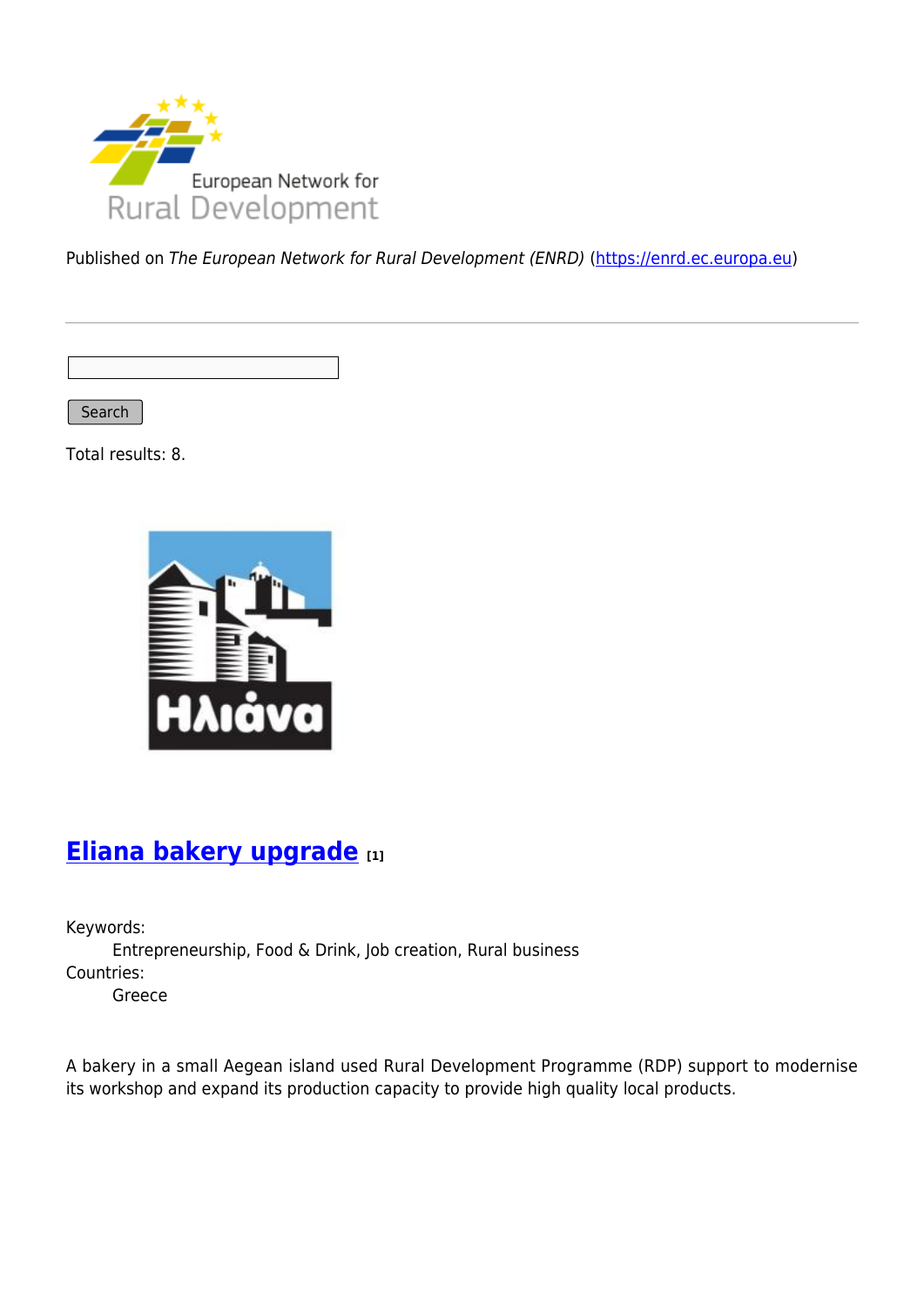

# **[Codita Sorin-Cristian - a young farmer's individual](https://enrd.ec.europa.eu/projects-practice/codita-sorin-cristian-young-farmers-individual-enterprise_en) [enterprise](https://enrd.ec.europa.eu/projects-practice/codita-sorin-cristian-young-farmers-individual-enterprise_en) [2]**

Keywords:

Agriculture, Competitiveness, Family farming, Farm restructuring/modernisation, Rural SMEs, Young farmers

Countries:

Romania

EAFRD support enabled a young person to start his own commercially-oriented farm, thus contributing to the generational renewal of the sector.



### **[Littles Ltd. – Setting up a new production line](https://enrd.ec.europa.eu/projects-practice/littles-ltd-setting-new-production-line_en) [3]**

Keywords:

Competitiveness, Entrepreneurship, Farm restructuring/modernisation, Job creation, Product quality, Rural business, Sustainability Countries: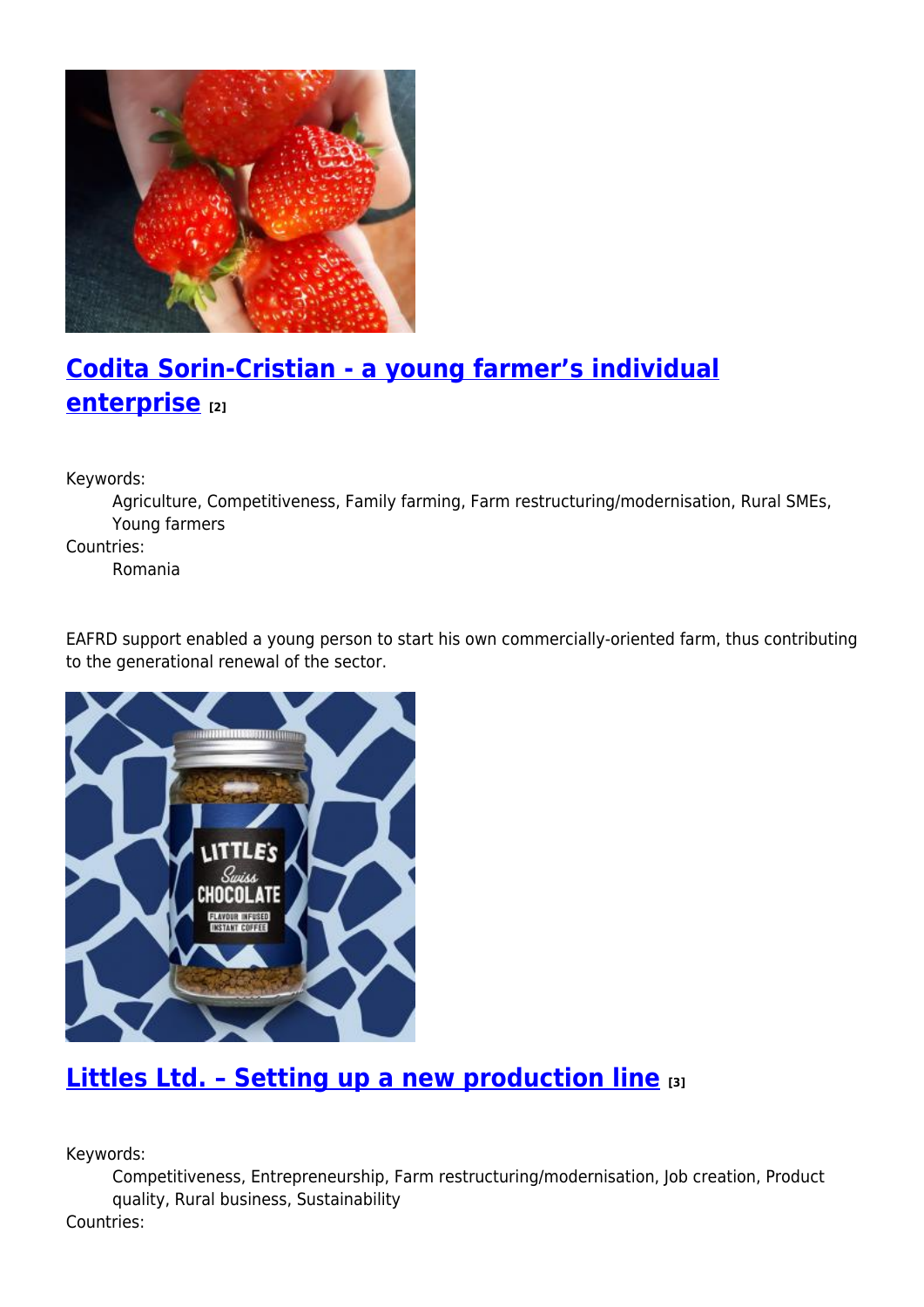United Kingdom

A family business, trading high quality instant coffee, used EAFRD support to expand its business by installing a new more efficient production line.



### **[Cojocaru Nicusor-Alin holding, setting up as a young farmer](https://enrd.ec.europa.eu/projects-practice/cojocaru-nicusor-alin-holding-setting-young-farmer_en) [4]**

Keywords:

Agriculture, Competitiveness, Environmental protection, Job creation, Young farmers Countries:

Romania

Using RDP support to establish an agricultural holding, purchase agricultural machinery and launch a young farmer's career .



### **[Supporting a young farmer to expand his farm holding](https://enrd.ec.europa.eu/projects-practice/supporting-young-farmer-expand-his-farm-holding_en) [5]**

Keywords: Agriculture, Competitiveness, Entrepreneurship, Young farmers Countries: Romania

In order to improve the economic performance of his holding, a young farmer received support to increase the cultivated land and to build an irrigated greenhouse for the production of vegetables.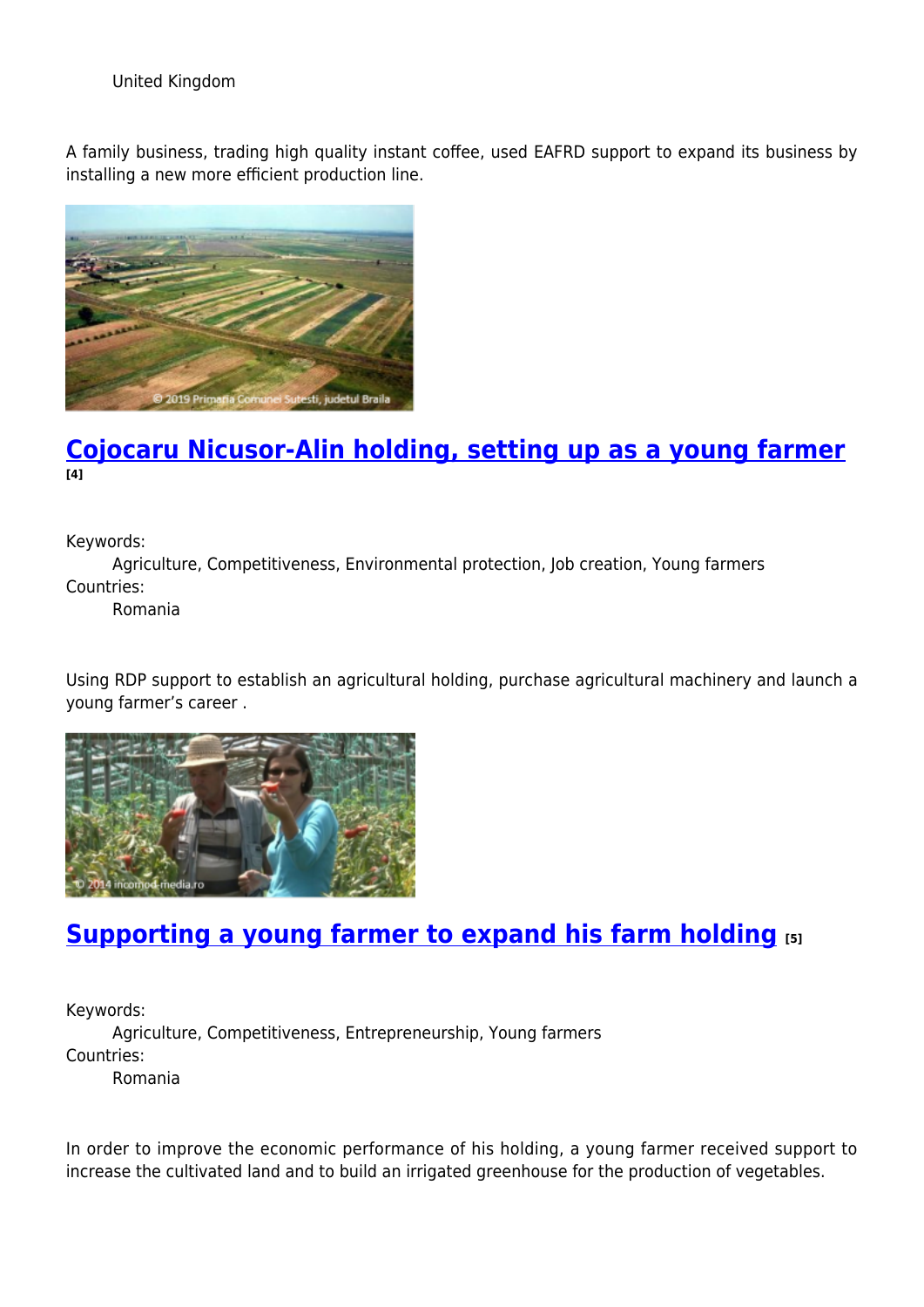

### **[A feasibility study to upscale a biocomposite production line](https://enrd.ec.europa.eu/projects-practice/feasibility-study-upscale-biocomposite-production-line_en) [6]**

Keywords:

Bioeconomy, Entrepreneurship, Innovation, Job creation, Rural business Countries:

Finland

A start-up business in Finland used RDP financing to carry out a feasibility study which helped lower the risks in upscaling their production capacity of biocomposites.



# **[Integrated veterinary services using a mobile lab](https://enrd.ec.europa.eu/projects-practice/integrated-veterinary-services-using-mobile-lab_en) [7]**

Keywords:

Animal welfare, Entrepreneurship, Job creation, Rural business, Rural services Countries: Romania

Responding to clients' needs by offering new integrated veterinary services using a mobile laboratory.